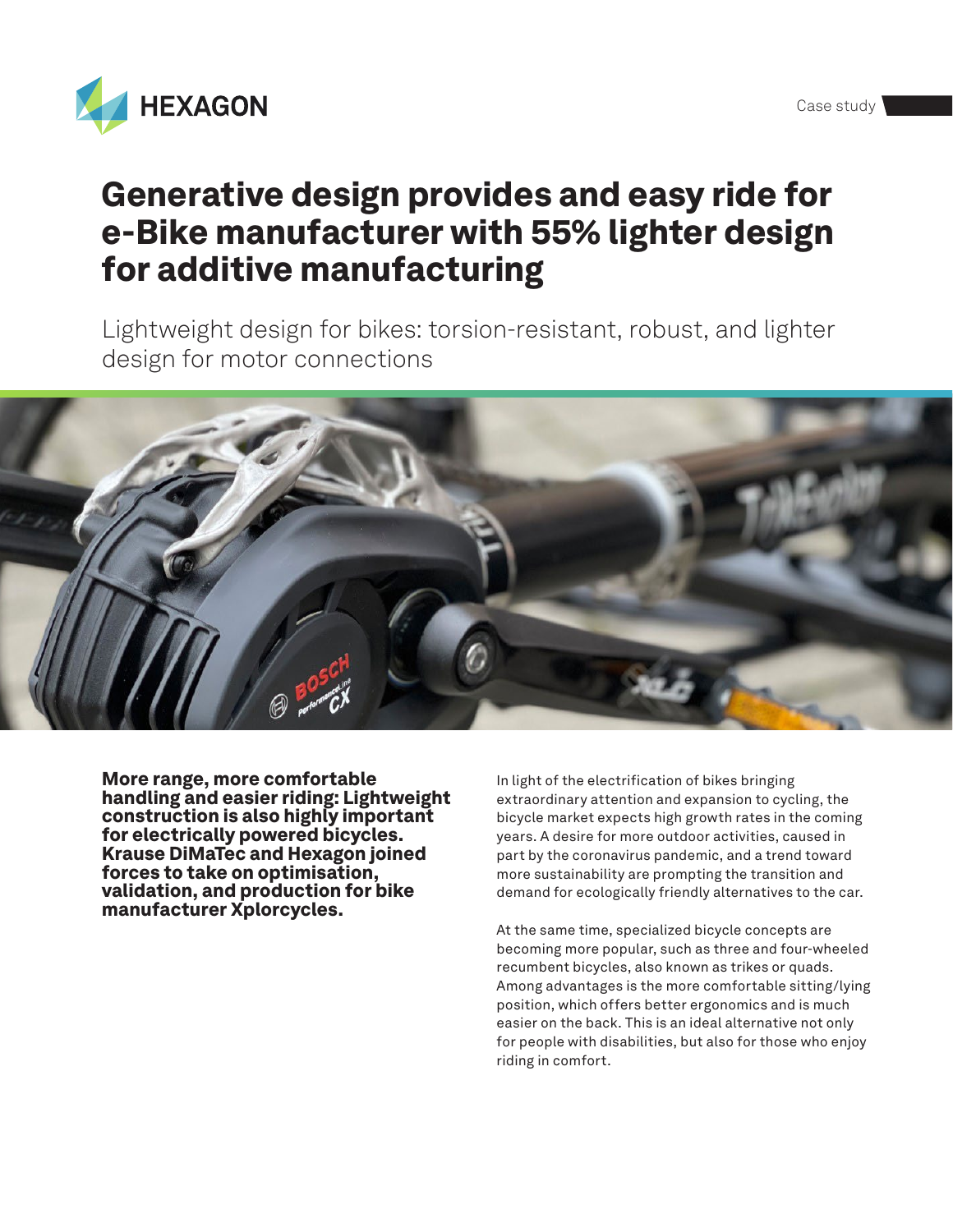### New manufacturing technology for a new generation of bicycles

Bicycle manufacturer Xplorcycles is committed to producing recumbent bicycles and has forged a plan to equip the next generation of bicycles with electric motors. While the company had an existing design used to connect the 3.2 kg electric motor to the bike structure using conventional manufacturing processes, the design was not suitable for small-series production and added extra weight.

With this in mind, Xplorcycles asked industrial 3D printing expert Krause DiMaTec to look into additive manufacturing options. Because the existing component design did not allow for cost-effective, high-quality additive manufacturing, Krause DiMaTec focused on optimising parts geometry using MSC Apex Generative Design software to develop a design suited for additive processes. This innovative optimisation technology generates bionic structures that are optimally adapted to the performance requirements of the component and are particularly lightweight. The component was thus redesigned from scratch to reconcile good manufacturability with the engineering requirements of the component.

#### Tour de France stage as basis for optimization

To prepare the model for redesign, the engine, as well as its interfaces, connection points to the bike, and original adapters, were imported into MSC Apex Generative Design software. From there, a design space was derived in which the algorithm was allowed to place material in the simulation. Similarly, tools provided by the software were used to define non-design spaces, including fixed connection points on the bicycle and the engine. To define load cases, it was necessary to determine the forces that act on the motor, bracket, and bicycle connections as a result of the pedals being used.

To determine these forces, Krause DiMaTec engineers used the load profile of cyclist Andre Greipel during the 2014 Tour de France to provide a realistic high-end load for the design. Using this data, the forces for pedals and chain force on the gear were calculated from the torque of the shaft and adopted for the optimisation model. In addition, Krause DiMaTec accounted for potential special cases, such as the effects of an assembly or load on both sides of the pedals in the event of a crash. This resulted in a total of 17 load cases, which ensured that the optimised design was robust and could withstand everyday demands.

## From 0 to 55: high-speed weight reduction

In the first optimisation, only the upper part of the mount and the mount for the bike connection were optimised. Here, the original adapter plates for the motor were intended to be part of the assembly; this approach reduced weight by 13%.

For further weight reduction, the adapters were included in the next step of the optimisation, resulting in less assembly and, potentially, additional lightweighting. With this new approach, the design resulted in a 55% weight reduction compared to the original design using 316L / 1.4404 stainless steel, and deformation under load was reduced by 90%. The stress-based optimisation produced homogeneous stress distribution with significantly higher mechanical reliability than the original design. As a result, the assembly and adjustment of the additional adapters could be eliminated.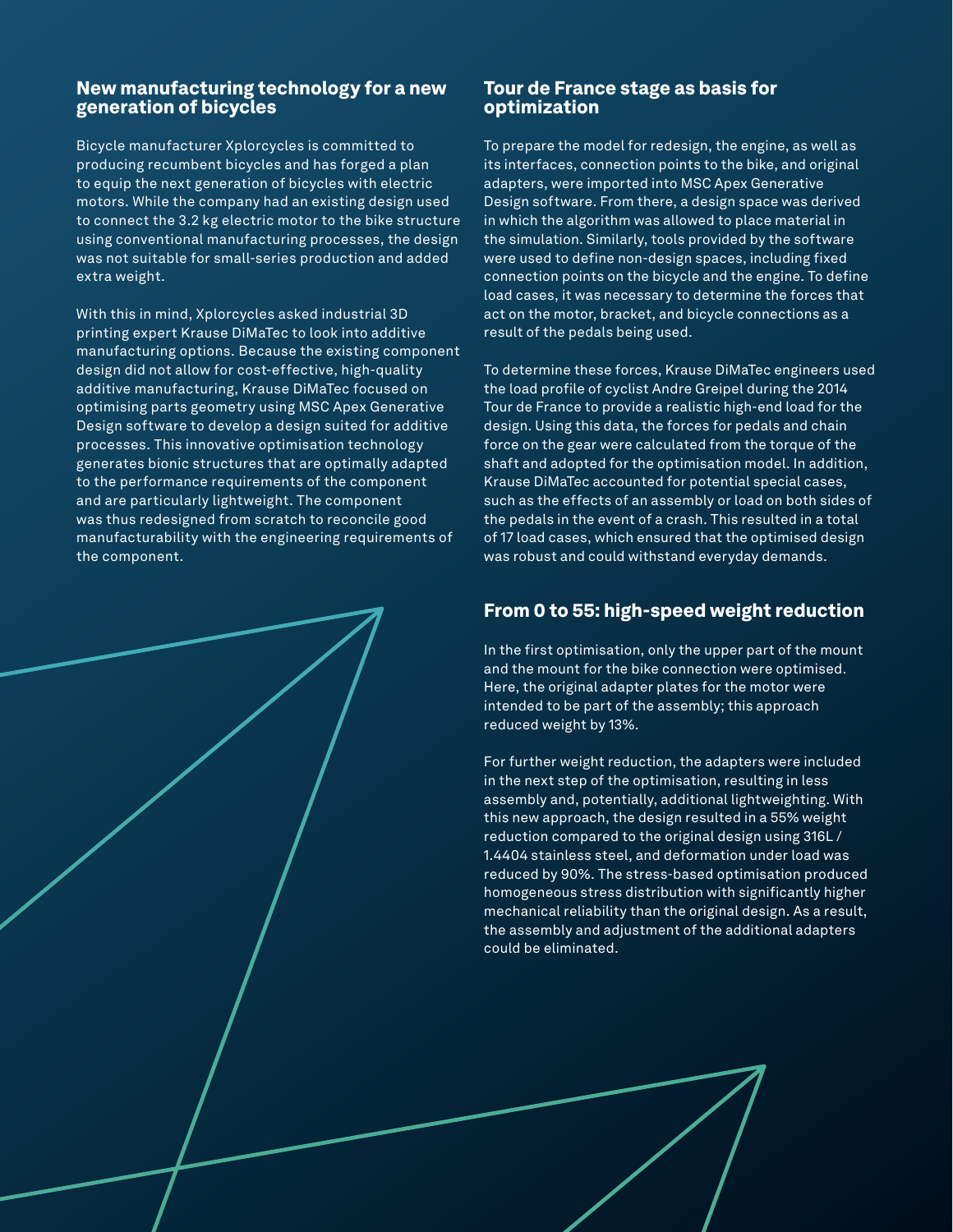

Figure 1: The simulation result shows homogeneous stress distribution in the entire component with very uniform colour distribution (blue/turquoise) and few critical areas (red).

#### Assembly without detours through spot-on production

With just a few mouse clicks, optimisation results were fed back into a standard CAD (computer-aided design) exchange format (based on NURBS) for CAD/ CAM (computer-aided manufacturing) processing using parameterised functional surfaces. A final check of the entire assembly was performed in MSC Apex Generative Design before moving on to production preparation with the definition of the orientation alignment and support structure generation.

Thanks to the high process accuracy of Krause DiMaTec, no allowances for functional surfaces and no post-processing were necessary. As a result, the manufactured component could be installed immediately after the removal of processrelated support structures. Without further adjustment, bicycle manufacturer Xplorcycles was able to attach the motor to the bicycle with the motor mount. The first test rides were flawless, and the bionic design and workmanship were of high quality.

Dr.-Ing. Johannes Tominski, Managing Director of Krause DiMaTec GmbH, is also extremely satisfied with the overall project and performance of the generative design software: "This development project impressively demonstrates the added value that can be generated by the close integration of topology optimisation and 3D printing. In addition to the improved mechanical properties, the optimisation also enabled us to improve the visual appearance of the engine mount and realise an additional eye-catcher for the trike." According to the two project partners, series production is scheduled to start in the first half of 2022.



Figure 2: The motor mount was manufactured using the powder based SLM (selective laser melting) process. The support structures required for the process can be easily removed so that the ready-to-install solution is immediately available.